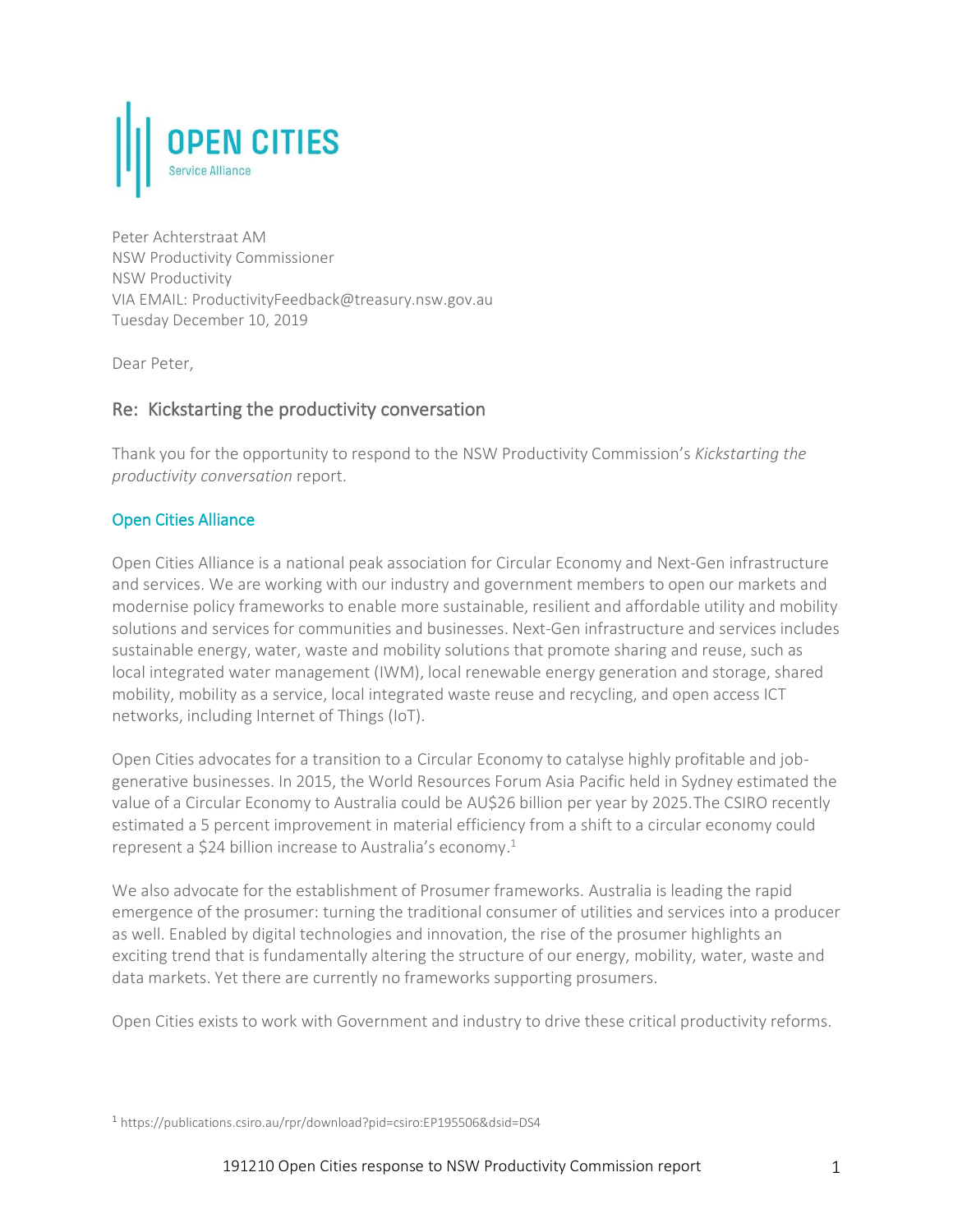#### Driving NSW Productivity

Open Cities welcomes Productivity Commission's efforts to kickstart this discussion about how the NSW Government can best support continued growth in the State's living standards. We believe the solution to continued growth lies in the transition to a Circular Economy and the opening up of the State's ageing and siloed utility and mobility markets to competition from Next-Gen sharing and reuse solutions and services, including recycled water, water, local renewable energy generation, and shared mobility.

Key policy reforms – outlined in *Open Cities Federal Policy Agenda* below (Appendix A) - will open our infrastructure and service markets to more innovative and sustainable services, products and solutions that are driving productivity, jobs and economic growth in cities and countries around the world. They have the ability to lower the cost of living, make housing more affordable and NSW the most appealing global destination. Leveling the infrastructure and services playing fields will also make it easier to do business in NSW.

Open Cities welcomes the opportunities identified by the NSW Productivity Commission to unlock Next-Gen infrastructure solutions that can give the people of NSW affordable, resilient and sustainable products and services, put downward pressure on living costs, and drive globally leading innovation.

Open Cities welcomes and supports the six initial draft productivity priorities:

- 1. building human capital for a modern and evolving economy
- 2. reliable, sustainable, and productive use of our water and energy
- 3. smart ways to better utilise our infrastructure
- 4. modernising our tax system to help our economy grow
- 5. planning for the housing we want and the jobs we need
- 6. forward-looking regulation to support competition and innovation.

We recommend:

- A 7<sup>th</sup> productivity priority should be added on driving a transition to a Circular Economy
- Mobility, waste and Information Communication Technology (ICT) be added to option 2
- Prosumers be added to the 6<sup>th</sup> priority.

Our submission focusses on these items that we believe should be included.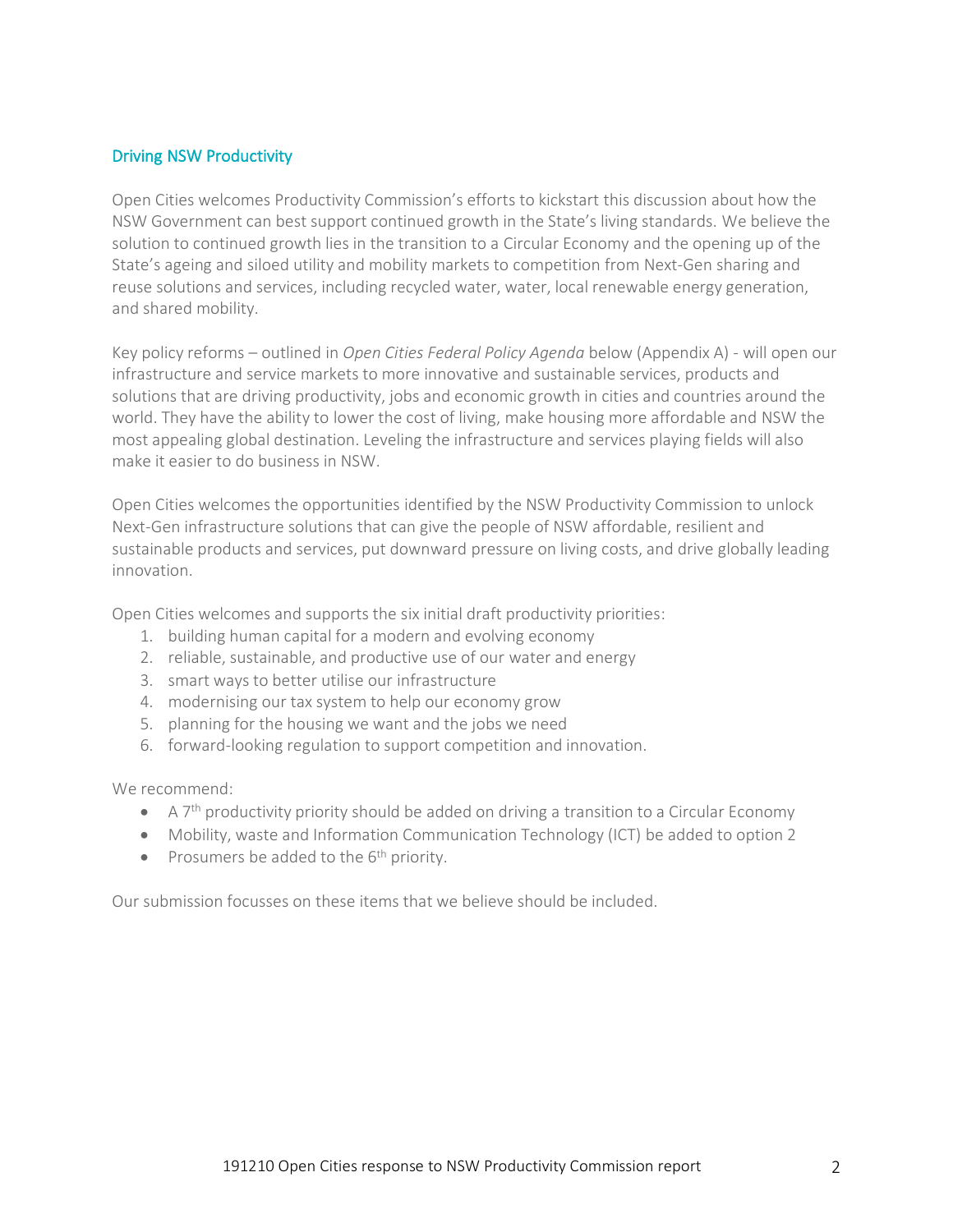# Circular Economy

The World Business Council for Sustainable Development has identified that the global Circular Economy is equivalent to a \$4.5 trillion business opportunity. The opportunity for Australia is not just in waste reuse estimated by the CSIRO to be in the order of \$24 billion<sup>2</sup>, it also presents a significant productivity opportunity in water, energy and mobility – yet to be valued. Transitioning away from linear business models in the utility and mobility sectors is unlocking significant savings across Europe, UK and in the US<sup>3</sup>.

The Circular Economy is emerging as one of the few viable economic pathways out of our global consumption-climate-biodiversity crisis. Backed by Europe, China, Canada and Japan – it is a leading economic framework that decouples economic growth from virgin resource use by keeping resources in use for longer to extract the maximum value in the market. The Circular Economy is already gaining momentum around the world - creating jobs and driving productivity.

NSW families, businesses and communities are already experiencing the impacts of this consumption climate biodiversity crisis across the country, with declining liveability, including:

- Water scarcity, extreme heat, fires, air pollution, biodiversity loss, the collapse of fish stocks
- Heat island effect rising temperatures and associated negative health impacts
- NSW share of Australia's 67 million tonnes of general waste produced annually of which only half is recycled and the 7.3 million tonnes of food waste thrown away annually

# The efficiency and the effectiveness of Australia's utility and mobility infrastructure will be critical to the productivity and resilience of our communities and the natural environment. It will also be critical to liveability of our cities, and the productivity of our national economy.

Circular Economy is the pathway to transition Australia's aging utility and mobility sectors to a sustainable future. The economic opportunity of the circular economy is significant. Circular utility and mobility businesses and solutions are driving the new circular economy in Europe, Japan, Canada and China. It is driving critical efficiencies that we're just not seeing in our existing siloed utility and mobility markets.

Circular Economy is importantly enabling economies to tackle outrageous waste: For example, Sydney flushes out to sea enough wastewater to fill the harbour 1.8 times every single year. That's 1000 Olympic swimming pools of water every day we could be using for: environmental flows; greening to improve air quality and property value, enhanced liveability, and to mitigate heat island effect; and drought proofing communities. Circular Economy infrastructure can also enable Australia to capture the \$20 billion dollars in food waste thrown away every year.

2 Ibid

3[https://www.ellenmacarthurfoundation.org/assets/downloads/publications/EllenMacArthurFoundation\\_Intelligent\\_Assets\\_080](https://www.ellenmacarthurfoundation.org/assets/downloads/publications/EllenMacArthurFoundation_Intelligent_Assets_080216-AUDIO-E.pdf) [216-AUDIO-E.pdf](https://www.ellenmacarthurfoundation.org/assets/downloads/publications/EllenMacArthurFoundation_Intelligent_Assets_080216-AUDIO-E.pdf)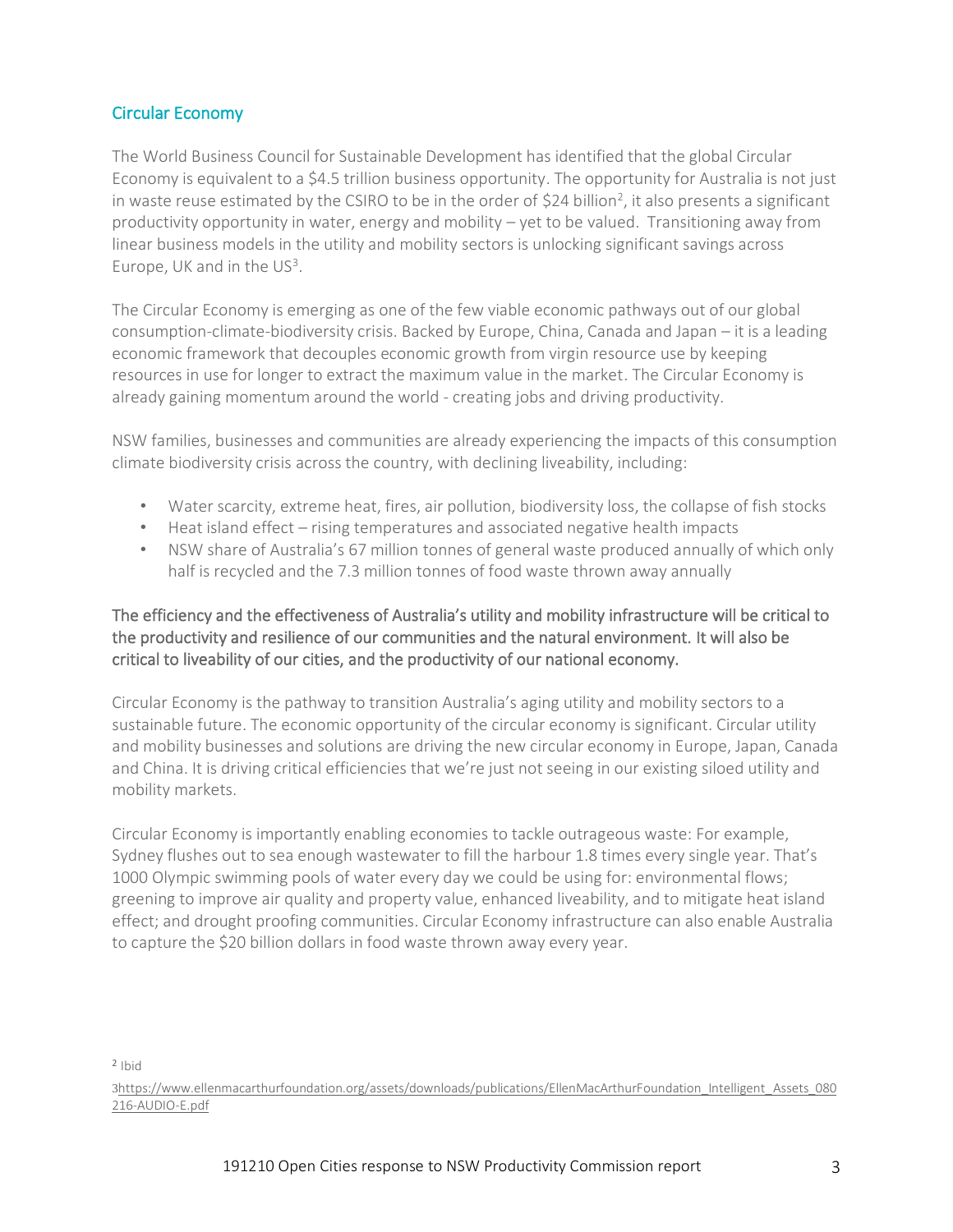### Next-Gen solutions

Open Cities wants to see the right infrastructure and services on the ground to realise these economic opportunities and give families, businesses and communities services that will provide for future generations in a climate-changed Australia.

We believe NSW already has much of the infrastructure and service innovations to deliver Circular Economy gains. However, this infrastructure cannot scale-up due to outdated policy, legislation, regulation and tariff structures that do not promote sharing and reuse and fail to value externalities such as preserving drinking water through recycling, reusing waste, reducing vehicle emissions through shared mobility. We would welcome further work by the Productivity Commission to identify these barriers.

Current planning and infrastructure policy, and market settings support a centralised, last-century approach. Transitioning to 21st-century energy, mobility, waste and water businesses and services is now urgent. Competition is essential to facilitate innovation and the efficient, sustainable, and productive delivery of all products and services.

Across NSW, most existing planning and regulatory frameworks preference standard monopolistic centralised services. Investment in alternative, more innovative solutions is limited. Siloed institutional arrangements fail to allocate responsibility for broader investment outcomes and also reflect an institutional aversion to risk.

NSW needs a new utility model that is local and sustainable. This model would democratise infrastructure ownership to enable citizens and businesses to reap the financial benefits and actively participate, with collective ownership and responsibility. Citizens want a more significant say in their utility and mobility future.

For markets to respond to new technologies and opportunities in areas such as recycled water and waste, renewable energy generation, sustainable supply, open data networks, and shared mobility solutions - action is required. Removing outdated regulatory barriers will create a level playing field and support the procurement and delivery of Next-Gen infrastructure and services.

Planning for and investing in Next-Gen infrastructure that integrates with centralised networks will create new solutions to today's challenges. Next-Gen infrastructure solutions are already anticipating and adapting to change, managing risk, and delivering services that meet the future needs of people and businesses. They are unlocking future growth and development while improving the quality of life and productivity beyond the status quo. However, these benefits need to be scaled across NSW to ensure communities are future-proofed and that solutions keep pace with community aspirations and demands.

The lack of competition and the resulting decline in innovation, is impacting negatively on the health, productivity and efficiency of our communities who would be better served with more efficient management solutions at the household and precinct-scale. Open Cities is calling on governments to fully leverage the potential of Next-Gen utilities/mobility and services through the development of State Infrastructure Plans. Also, understanding the real lifecycle costs and values of infrastructure and services in NSW is critical to measuring the productivity of Next-Gen infrastructure.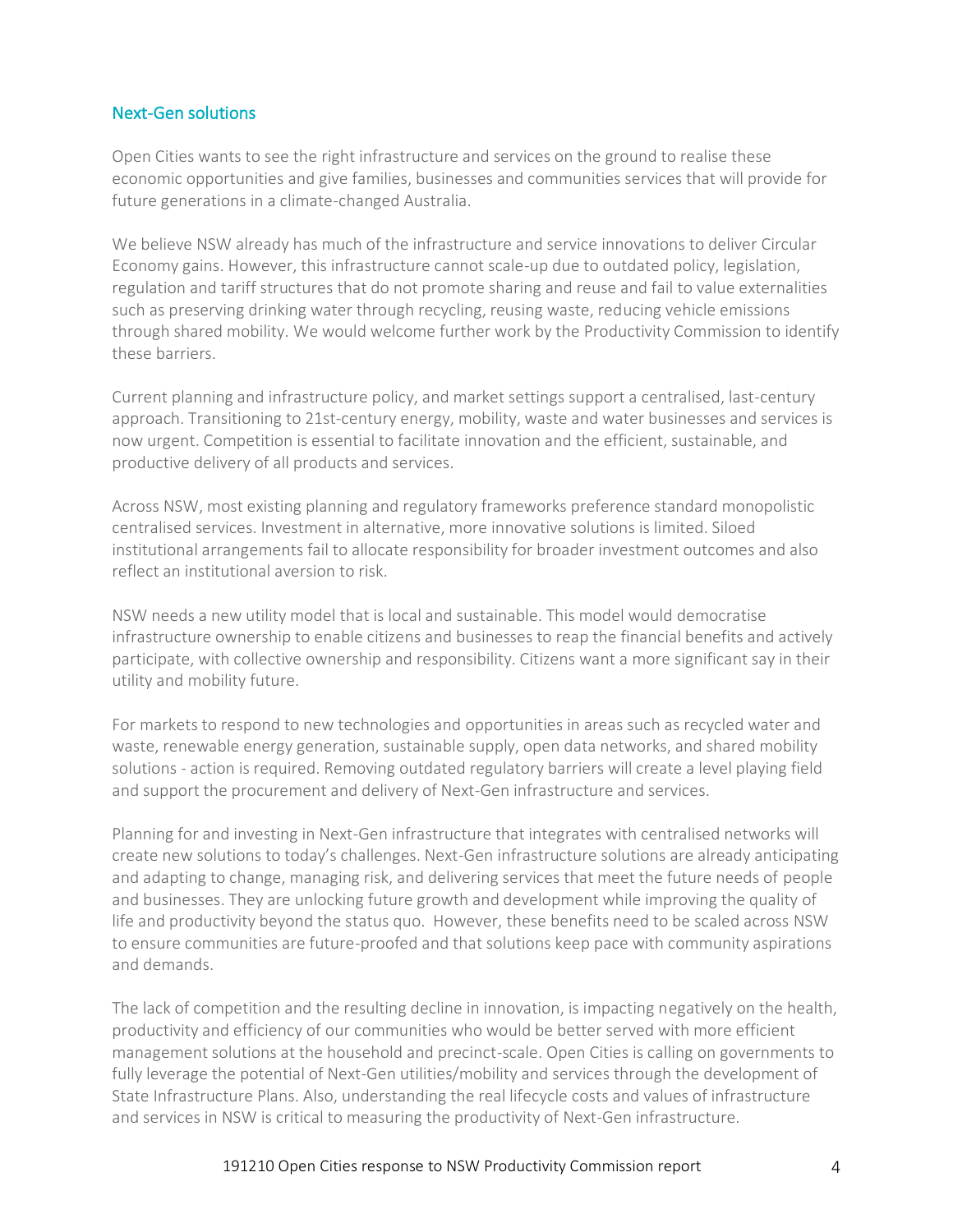Open Cities believes Lifecycle Assessment (LCAs) should be included in Productivity Commission terms of reference, along with KPIs and methodologies to ensure consumers are aware of the exact costs and benefits of traditional infrastructure approaches versus sustainable precinct-scale utility/mobility approaches. We believe these cost and benefits should also be considered by State/federal Infrastructure agencies as they provide research and advice to governments, industry and the community on the infrastructure investments and reforms that benefit Australians.

# Downward pressure on living costs

Critical downward pressure on household expenses/ housing costs cannot be realised into the future if Government does not enable level playing fields for Next-Gen infrastructure including, recycled water and waste providers, shared mobility providers, competitors to the NBN, micro-grid and embedded network providers, virtual power plants and solar/battery providers.

Gold plated last-century centralised infrastructure solutions are duping customers. For example, in NSW people pay an additional \$100/year to keep the desalination plant closed. Yet Government is now considering building another – despite the fact local water recycling will: harness the 1,000 Olympic swimming pools of water resource currently flushed away daily in Sydney alone; reduce the cost of augmentation; keep water locally for greening, cooling, and amenity; provide a cheap, reliable, restriction-free water supply for communities. As infrastructure and technology gets smaller and smaller, people will reach for these solutions and bypass the network in the same way they are in energy now, by installing solar and batteries. Open Cities member Hydraloop has a box the size of a small refrigerator that recycles 85 percent of water in the home. Technologies like these are coming and will make it possible for homes to have zero usage bills.

Similarly, in mobility, more and more people are not buying cars, choosing instead to share their mobility. Young people, people living close to public transport can now use a car share service for about \$2,000 a year, versus the \$8,000 alone spent maintaining and operating a vehicle (petrol, registration, maintenance). And in ICT, new open access networks are surpassing the NBN with Next-Gen networks that will be accessible into the future for a wide range of emerging technologies. Yet these ICT innovators are subsidising the NBN and competing in unlevel playing fields.

Sustained downward pressure on living costs can only be achieved through competitive markets and access to innovations – currently shut out of our siloed markets.

### The Rise of the Prosumer

Australia is leading the rapid emergence of the prosumer: turning the traditional consumer of utilities and services into a producer as well. Prosumers want more control over their infrastructure and services, they want better access to innovations and to plug and play in the networks – whether that be energy with their solar and batteries, or water with recycling systems, or mobility by sharing their mobility and charging electric vehicles.

The rise of prosumers has been enabled by digital technologies and innovation. It highlights an exciting trend, that is fundamentally altering the structure of our energy, mobility, water and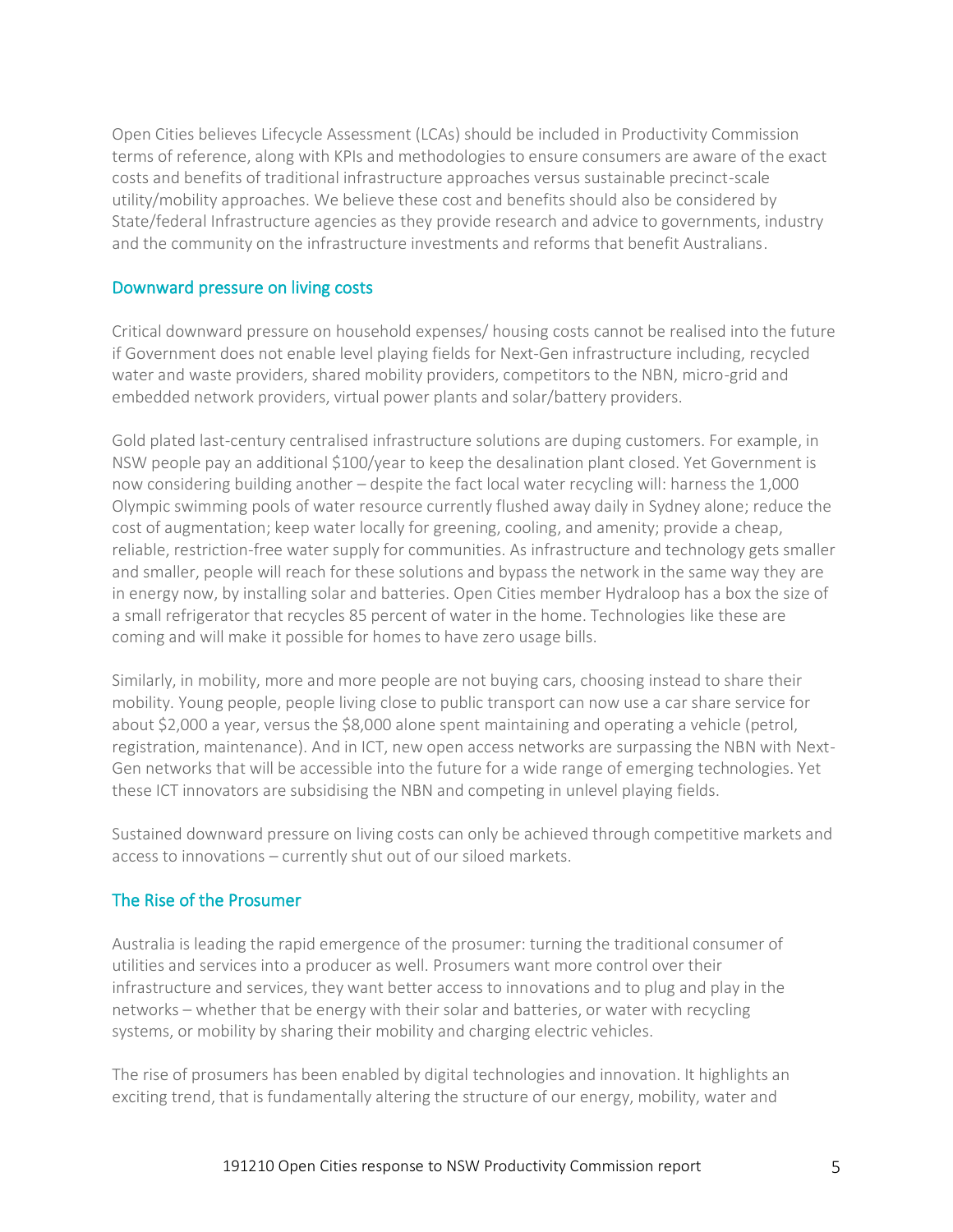waste and data markets, products, and services. Despite this, federal policies, infrastructure markets, and consumer frameworks do not reflect prosumer rights in any way.

Understandably, people want and are demanding direct participation and control over decisions and services that affect their life and their community. They are exercising their ability to participate in the market and want a fair share and fair pricing for electricity or water they may generate and sell back to a grid.

Technological advancements are reducing the size and cost of utility and mobility infrastructure, while services are expanding choice. These fundamental changes in the utility/mobility markets are helping and enabling people to share assets - their cars, houses, solar, water, and skills.

It is also leading to the democratisation of infrastructure as households and businesses become micro-utilities. Australian retirees are driving the conversion of rooftop solar, joining two millionplus households around Australia already with solar.

The products and services provided by prosumers have perhaps the greatest potential to change the way our communities function: by helping drive economic development, protecting the environment, reducing carbon emissions, and putting downward pressure on pricing. Next-Gen infrastructure is driving new market competition, and with it, new choices for consumers to generate energy and trade it, produce water and sell it, and share mobility instead of owning a car.

# Open Cities Next-Gen Reforms

Open Cities is including our federal policy agenda in our submission to the Productivity Commission. It recommends key changes by the federal Productivity Commission, Infrastructure Australia, and the federal government to open up infrastructure and service markets to the future. *See Appendix A.* These also apply to the NSW government.

These changes are driving productivity improvements, helping deliver new efficiencies in markets, and improving the resilience of existing markets. They are also providing a more sustainable built environment. If adopted these changes will:

- $\triangleright$  Promote the development of a circular economy that will create jobs and increase productivity by minimising waste, reducing environmental impacts and freeing up investment and resources.
- $\triangleright$  Develop localised infrastructure and services to assist governments in meeting and exceeding current carbon and job targets.
- $\triangleright$  Foster the development of Next-Gen energy, ICT, mobility, waste and water infrastructure and services to encourage participation in these markets, driving jobs, and productivity.
- ➢ Promote Next-Gen mobility, including shared mobility, mobility-as-a-service, AVs and EVs, to generate more affordable transport options, tackle congestion, improve air quality, create safer streets, and address affordability.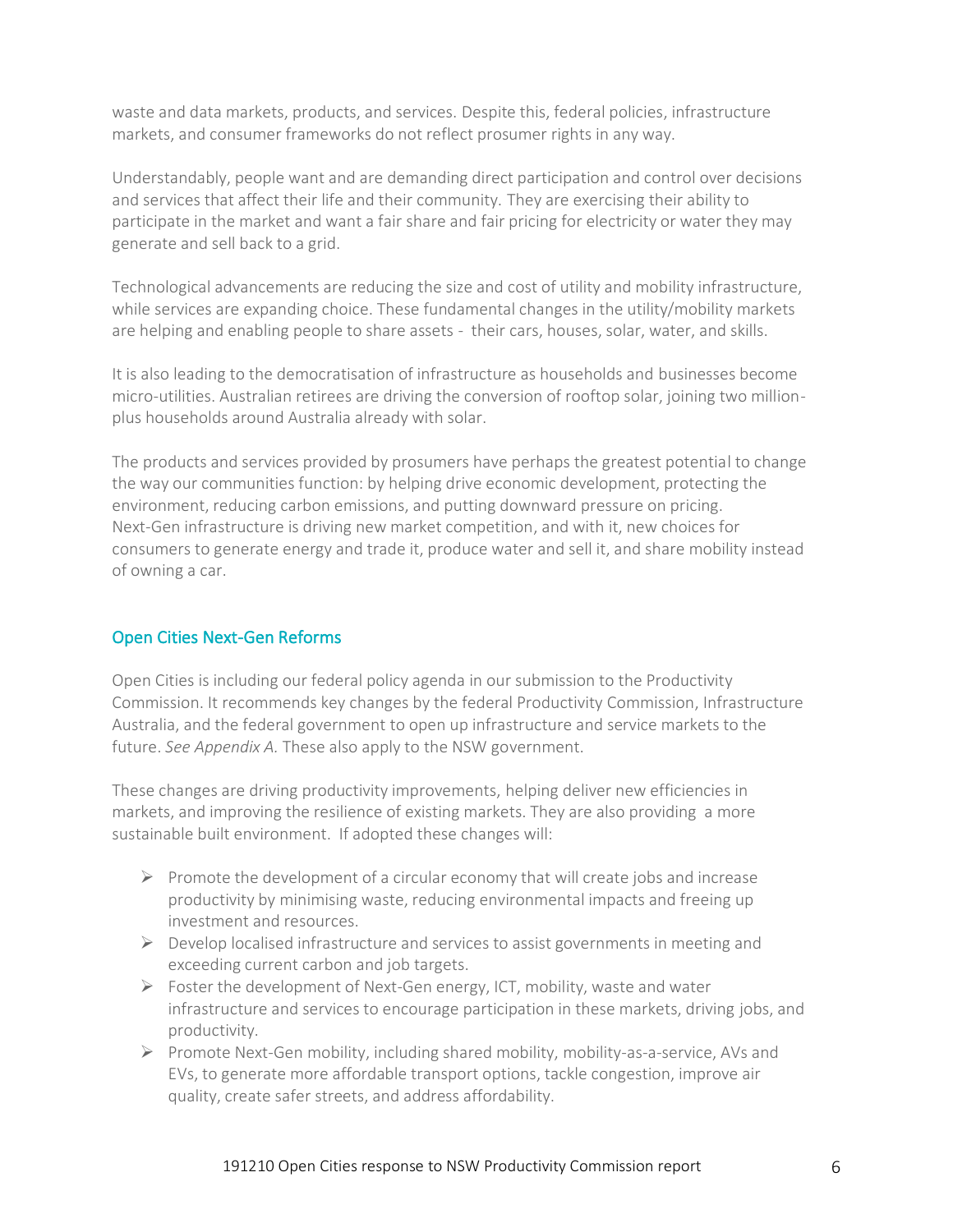$\triangleright$  Initiate federal and state government projects to research, adjust and remove regulation, and focus on the essential and inevitable transition to new infrastructure and services that will create jobs and investment into the future.

Open Cities would like to work with the NSW Productivity Commission on achieving the following outcomes:

# DRIVING PRODUCTIVITY

- 1. Make Australia/NSW a circular economy world leader by 2030 with a dedicated national strategy.
- 2. Establish a dedicated unit in NSW Treasury to provide research and leadership on Australia's transition to a Circular Economy to drive productivity and create jobs.
- 3. Infrastructure NSW consider opportunities to fully leverage the potential of Next-Gen utilities/ mobility and services through the development of the Australian Infrastructure Plan and in response to those opportunities and challenges identified in the Infrastructure Audit.
- 4. Appoint a Prosumer Commissioner to champion prosumer rights across NSW Government and implement a prosumer framework for individuals and businesses.
- 5. Resource the NSW Productivity Commission to investigate the productivity opportunities from the implementation of a circular economy with a focus on Next-Gen infrastructure and services.

### REDUCING COSTS, INCREASING RELIABILITY AND BUILDING RESILIENCE

- 6. Commit to staged targets that support zero emissions in energy, water, waste, and transport sectors to provide certainty to business and drive innovation.
- 7. Establish a Heat Island Mitigation Unit in Prime Minister and Cabinet to develop and implement a Cool Communities Strategy to work across government to help reduce temperatures in classrooms, buildings, and communities.

### REALISING THE BENEFITS OF NEXT-GEN INFRASTRICTURE AND SERVICES

- 8. Leverage investment in infrastructure and through City Deals to incentivise the delivery of next-generation utilities and services.
- 9. Expand the scope of the State transport plan to include shared mobility, integrated mobility including electric vehicles (EVs), autonomous vehicles (AVs) and energy demand modelling.